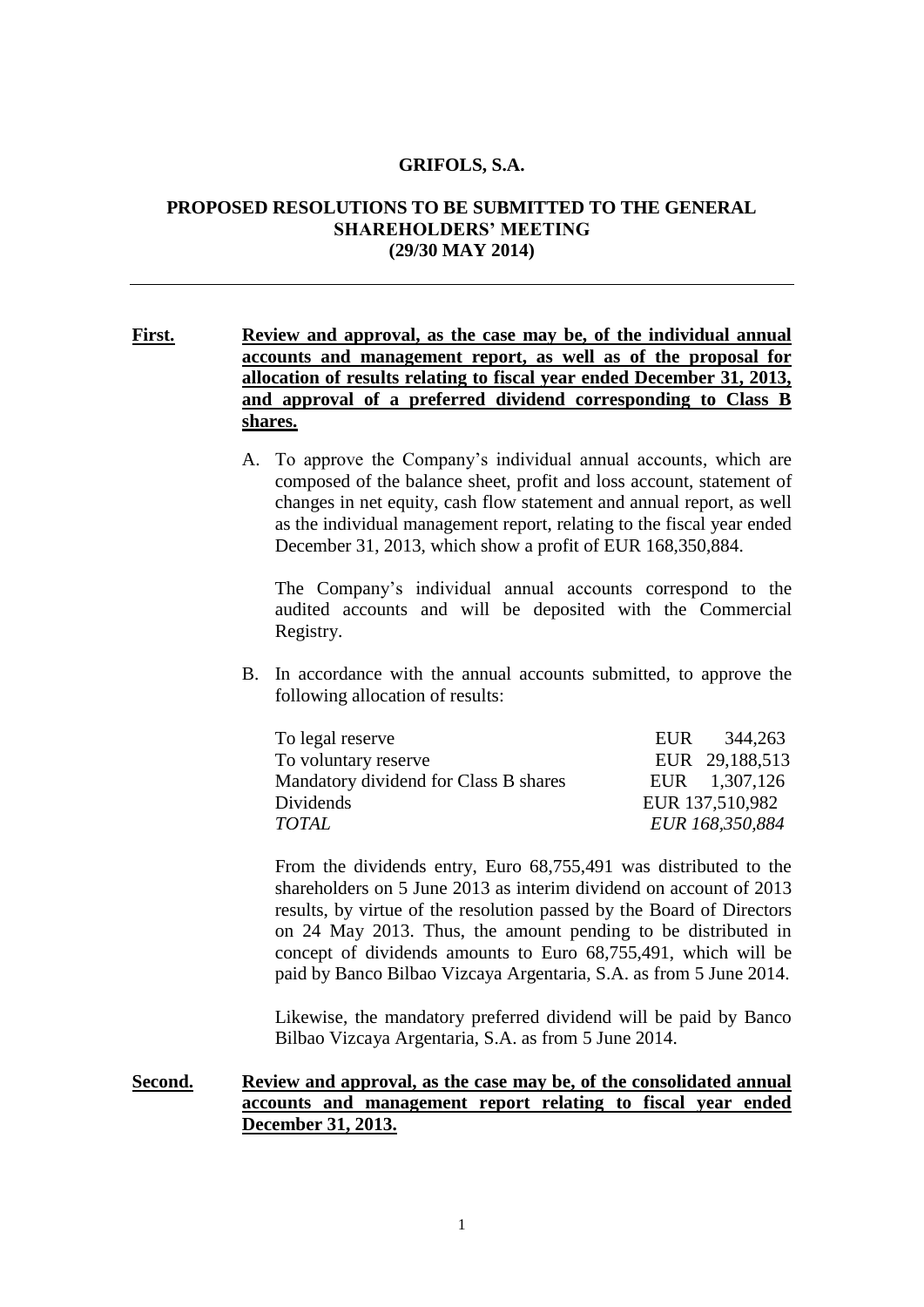To approve the consolidated annual accounts of the Group, which are composed of the balance sheet, profit and loss account, statement of changes in net equity, cash flow statement and annual report, as well as the management report of the Group, relating to fiscal year ended December 31, 2013.

The consolidated annual accounts correspond with the audited accounts and will be deposited with the Commercial Registry.

# **Third. Review and approval, as the case may be, of the performance of the Board of Directors throughout the fiscal year ended December 31, 2013.**

To approve the management of the Board of Directors, at both Company and Group level, throughout the fiscal year ended December 31, 2013.

### **Fourth. Re-election of auditors of the individual annual accounts.**

To re-elect as auditors of the Company's individual accounts, the company KPMG Auditores, S.L., registered in the Official Registry of Auditors (*Registro Oficial de Auditores de Cuentas del Instituto de Contabilidad y Auditoría de Cuentas*) under number S0702, with registered office in Madrid, Paseo de la Castellana, nº 95, registered in the Commercial Registry of Madrid, under Volume 11,961, Sheet M-188,007 and provided with Tax Identification Card number B-78510153, for the term of one year starting January 1, 2014. Such appointment will therefore comprise the audit of the annual accounts for the fiscal year ended December 31, 2014.

#### **Fifth. Re-election of auditors of the consolidated annual accounts.**

To re-elect as auditors of the Company's consolidated annual accounts, the company KPMG Auditores, S.L., registered in the Official Registry of Auditors (*Registro Oficial de Auditores de Cuentas del Instituto de Contabilidad y Auditoría de Cuentas*) under number S0702, with registered office in Madrid, Paseo de la Castellana, nº 95, registered in the Commercial Registry of Madrid, under Volume 11,961, Sheet M-188,007 and provided with Tax Identification Card number B-78510153, for the term of one year starting January 1, 2014. Such appointment will therefore comprise the audit of the annual accounts for the fiscal year ended December 31, 2014.

# **Sixth. Appointment of Ms. Marla E. Salmon as new director of the Company and subsequent increase of the number of members of the Board of Directors.**

A. Appointment of new director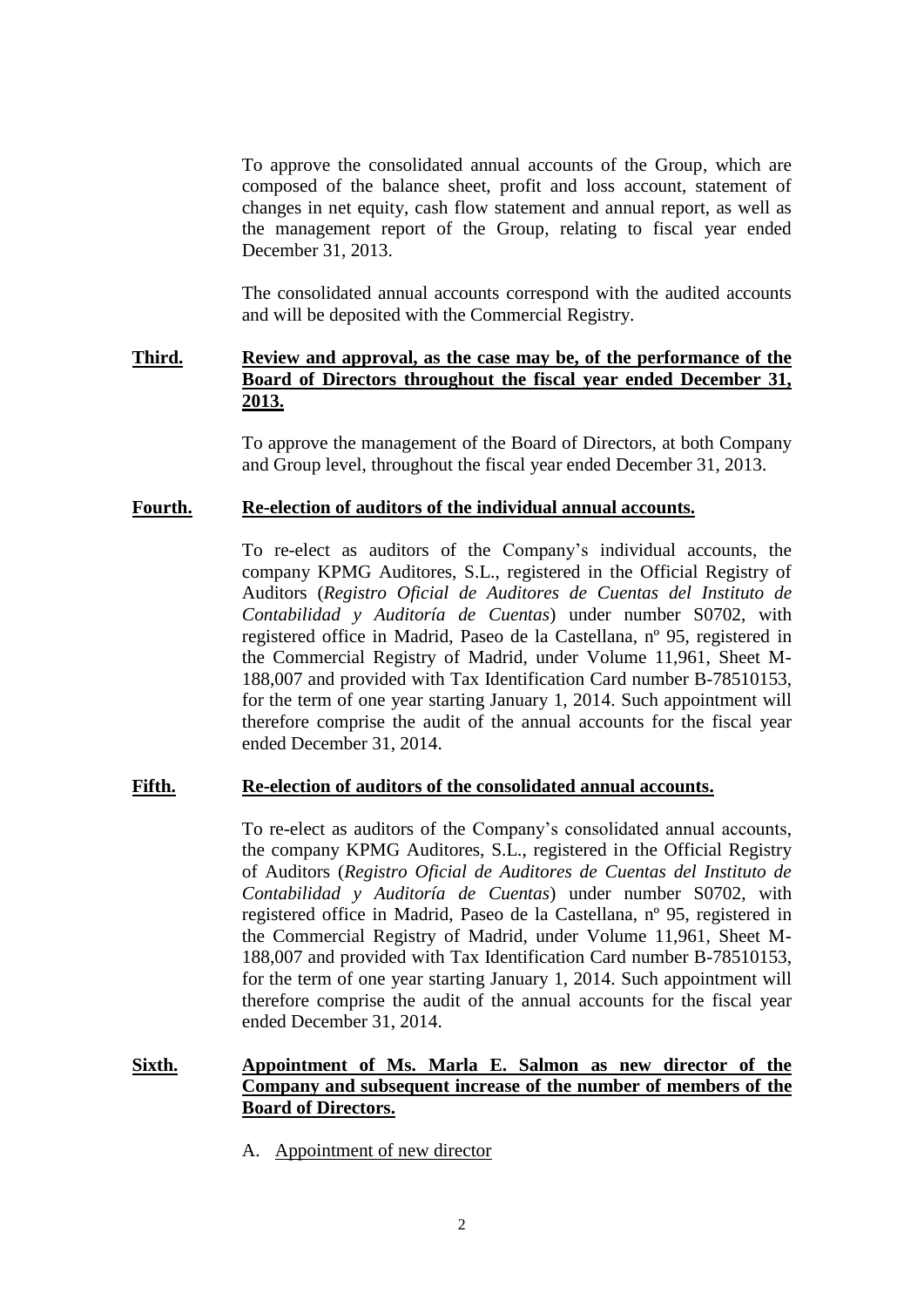To appoint Ms. Marla E. Salmon as member of the Board of Directors of the Company, for a term of five (5) years.

It is expressly stated that, according to the Appointments and Remuneration Committee, Ms. Marla E. Salmon will be considered an "independent director".

### B. Increase of the number of members of the Board of Directors

Prior to the appointment of Ms. Marla E. Salmon, the Board of Directors of the Company was comprised of twelve (12) members. As a result of the new appointment, it is proposed to increase the number of member of the Board of Directors, which, henceforth, will be comprised of thirteen (13) directors.

### **Seventh. Approval of the Board Members' remuneration.**

To approve the payment of a total gross annual remuneration of EUR 100,000 for the fiscal year 2014, for each of the members of the Board of Directors acting as an external director, with the exception of those external directors that are rendering paid professional services to the Company or the Group during said fiscal year.

### **Eighth. Consultative vote on the Annual Remuneration Report.**

Pursuant to the provisions of article 61.ter of the Spanish Securities Market Act (*Ley del Mercado de Valores*), to submit the Annual Remuneration Report to a consultative vote of the General Shareholders' Meeting.

**Ninth. Renewal of the resolution of share split of the Company's Class A and Class B shares, in the proportion of 2 new shares (whether of Class A or of Class B) for each 1 of the former shares (whether of Class A or of Class B), as may be applicable, by means of a decrease in their nominal value and the subsequent increase in the number of the Company's Class A and Class B shares, which will be multiplied by two, without any change to the total nominal value of the share capital, with the consequent renewal of the delegation of authorities to the Board of Directors for a term of 1 year. Amendment of Article 6 of the Company's Articles of Association (Share Capital). Application before the relevant domestic and foreign authorities for the listing of the new shares on the Stock Exchanges of Madrid, Barcelona, Bilbao and Valencia, as well as on the Spanish Automated Quotation System (***Sistema de Interconexión Bursátil)* **(Continuous Market) and on the NASDAQ. Revocation of the previous delegation of authorities passed by the Extraordinary General Shareholders Meeting of 17 December 2013.**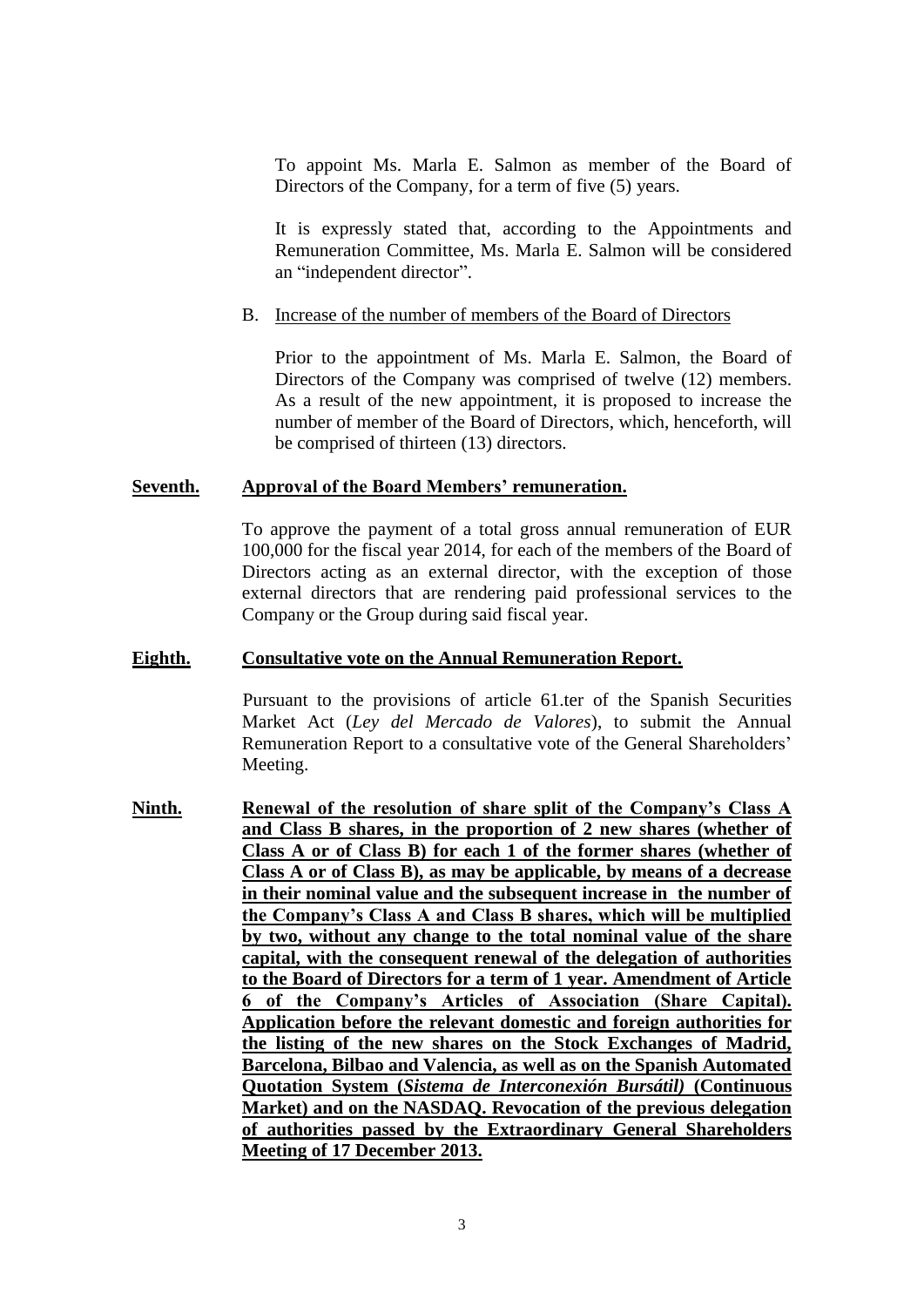## A) Share split

It is agreed to carry out a share split of the Company's shares in the proportion of 2 new shares (whether of Class A or of Class B) for each 1 of the existing shares (whether of Class A or of Class B).

This share split will take place by means of decrease in the nominal value of the Company's shares, as a result of which the nominal value of Class A shares will go from the current value of Euro 0.50 per share to Euro 0.25per share, and the nominal value of Class B shares will go from the current value of Euro 0.10 per share to Euro 0.05 per share. Therefore, the number of the Company's Class A and Class B shares will increase, being multiplied by two.

Once the share split is carried out, in execution of this resolution, the Company's share capital, the nominal value of which will not change as a result of the share split, will be represented by ordinary Class A shares with a nominal value of Euro 0.25 per share, and by non-voting Class B shares with a nominal value of Euro 0.50 per share.

## B) Information available to shareholders

This resolution has been passed after making available to the shareholders the proposal and Board of Directors' report.

## C) Application for the listing of the new shares

It is agreed to apply for the listing of the new Class A and Class B shares resulting from the share split on the Stock Exchanges in Madrid, Barcelona, Bilbao and Valencia, as well as in the Spanish Automated Quotation System (Sistema de Interconexión Bursátil / Continuous Market), and via ADSs (American Depositary Shares), on the National Association of Securities Dealers Automated Quotation (NASDAQ) and the simultaneous exclusion, if applicable, from trading of the Company's former Class A and Class B shares, as well as to carry out all the necessary actions and procedures and to file the documents that might be required before the competent bodies of the aforementioned stock exchange markets for the effective listing of the new shares resulting from the share split and the exclusion of trading of the former shares, as the case may be; it is expressly put on record that Grifols agrees to be bound by already existing and future rules related to the Stock Exchange matters and, specially, as regards contracting, continuance and exclusion of official trading. The Board of Directors is empowered, with full power of substitution in any of its members, so that, once the Company's share split resolution is executed, it can make the relevant applications, prepare and file the relevant documents as it considers appropriate, and carry out all actions required for this purpose.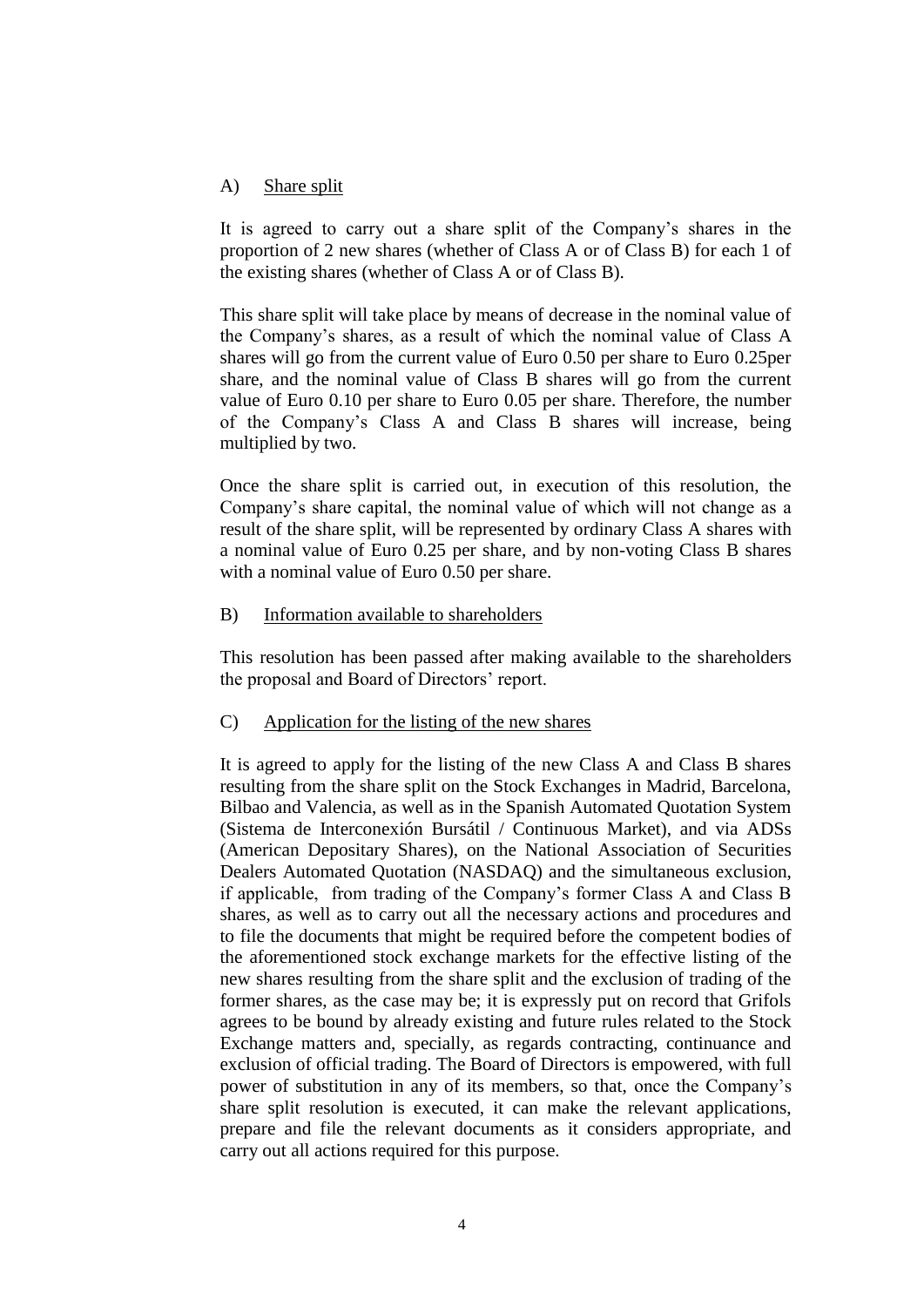Likewise, it is agreed to apply for the inclusion of the new Class A and Class B shares resulting from the share split in the accounting registries of the company Sociedad de Gestión de los Sistemas de Registro, Compensación y Liquidación de Valores, S.A.U. (Iberclear), granting the Board of Directors, with full power of substitution in any of its members, the performance of such actions as may be required for this purpose.

## D) Delegation of powers to the Board of Directors

The Board of Directors is empowered, with full power of substitution in any of its members and within a maximum term of one (1) year as of the date of this resolution, to determine the date on which this share split must be carried out pursuant to the requirements agreed upon, as well as to set its conditions in all matters not foreseen by the General Meeting, and to redraft article 6 of the Company's Articles of Association (Share Capital) to adapt it to the new number of Class A and Class B shares into which the share capital will be divided and their corresponding nominal value, carrying out all such actions as may be required for its registration in the Commercial Registry.

Likewise, the Board of Directors is empowered, with full power of substitution in any of its members, to apply for the listing of the new Class A and Class B shares and the exclusion, if applicable, from trading of the Company's former Class A and Class B shares under the terms set out in paragraph C) above and, in general, to file all such documents or applications as may be required and to carry out all procedures and actions as may be necessary or convenient to fully execute this resolution.

This resolution will have no effects if the share split to which it refers does not take place within one (1) year as from the date of this resolution.

E) Revocation of the previous delegation of authorities to the Board of **Directors** 

It is agreed to revoke and leave without effects in all of its terms, the previous delegation of authorities to the Board of Directors of the Company with the faculty of executing the resolution of the Company's share split, passed by the Extraordinary General Shareholders' Meeting of 17 December 2013.

- **Tenth. Renewal of the delegation to the Board of Directors, with full power of substitution in any of its members, of the authority to apply for the listing of the Company's ordinary Class A shares on the NASDAQ. Revocation of the previous delegation of authorities passed by the Extraordinary General Shareholders' Meeting of 17 December 2013.**
	- A. It is resolved to delegate to the Board of Directors, with full power of substitution in any of its members, the authority to apply, at any time